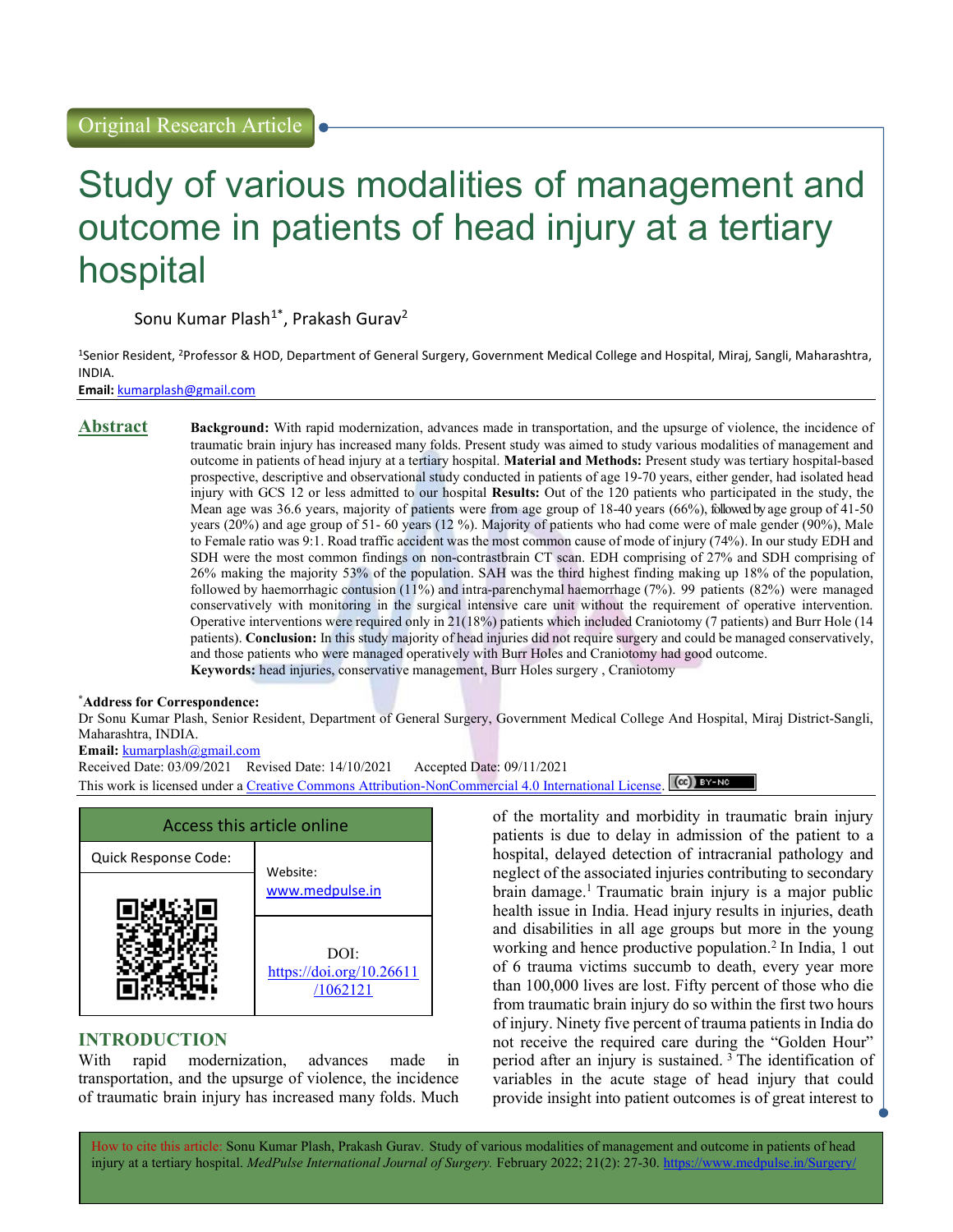healthcare providers and researchers. Present study was aimed to study various modalities of management and outcome in patients of head injury at a tertiary hospital.

## MATERIAL AND METHODS

Present study was tertiary hospital-based prospective, descriptive and observational study which has been carried out in the department of general surgery of our Institute during the period of 1st January 2018 to 31st August 2019. Study was approved by institutional ethical committee. Inclusion criteria

 Patients of age 19-70 years, either gender, had isolated head injury with GCS 12 or less admitted to our hospital

#### Exclusion criteria

- On evaluation GCS more than 12
- Patients /Close relatives declining written informed consent.

Study was explained and written informed consents from patient's close relatives was taken. Demographic data, detailed medical history, information about operative intervention, investigations, outcome, etc obtained from patients was entered in a pre-designed case record form. The patients were examined clinically, GCS score was assessed on admission, initial GCS assessment were made upon arrival to the casualty and 6 hours after patient had been admitted in surgical intensive care unit, once the patients were resuscitated and stabilized, then CT scan was done and findings correlated. Neurosurgeon's consultation was taken and the necessity of conservative/operative intervention was decided. In cases requiring operative intervention, mode of surgery was decided on individual patient profile. Mode of Injury, requirement of intubation, CT scan findings, management strategy whether conservative/operative, and their outcome based on the Glasgow Outcome scale was assessed during discharge and follow up.

Data was collected and compiled using Microsoft Excel, analysed using descriptive statistics.

#### RESULTS

In this study, we have studied and analysed 120 head injury patients. All the traumatic brain injury patients underwent resuscitation and CT brain and were admitted in the surgical intensive care unit. Out of the 120 patients who participated in the study, the Mean age was 36.6 years, majority of patients were from age group of 18-40 years  $(66%)$ , followed by age group of 41-50 years  $(20%)$  and age group of 51- 60 years (12 %). Majority of patients who had come were of male gender (90%), Male to Female ratio was 9:1.

|                       | <b>TABLE 1:</b> Age and gender in relation to head injury |            |  |
|-----------------------|-----------------------------------------------------------|------------|--|
| <b>Characteristic</b> | <b>Number of patients</b>                                 | Percentage |  |
| Age group (years)     |                                                           |            |  |
| $18 - 20$             | 10                                                        | 8%         |  |
| $21 - 30$             | 34                                                        | 28%        |  |
| 31-40                 | 36                                                        | 30%        |  |
| 41-50                 | 24                                                        | 20%        |  |
| 51-60                 | 14                                                        | 12%        |  |
| 61-70                 | $\overline{2}$                                            | 2%         |  |
| Gender                |                                                           |            |  |
| Male                  | 108                                                       | 90%        |  |
| Female                | 12                                                        | 10%        |  |

Road traffic accident was the most common cause of mode of injury (74%). Most common mode of head injury in males were road traffic accident (81%), followed by fall (14%) and assault (5%). In the female population fall was the most common cause of head injury (92%) and road traffic accident (8%) case.

|                | Table 2: Mode of injury. |                 |                                 |            |
|----------------|--------------------------|-----------------|---------------------------------|------------|
| Mode of injury | Male $(n=108)$           | Female $(n=12)$ | <b>Total number of patients</b> | Percentage |
| <b>RTA</b>     | 88 (81 %)                | 1 (8 %)         | 89 (74%)                        | 74%)       |
| Falls          | 15 (14 %)                | 11 (92 %)       | 26 (22%)                        | 22%)       |
| Assault        | 5(5%)                    |                 | 5 (4%)                          |            |

47(39%) patients had severe head injury according to GCS scoring system (GCS score  $\leq 8$ ). The remaining 73(61%) patients had moderate brain injury (GCS score 9- 12).

| <b>Table 3:</b> Severity of head injury based on Glasgow coma scale. |    |            |
|----------------------------------------------------------------------|----|------------|
| Number of patients (n=120)<br>Severity of head injury                |    | Percentage |
| Moderate (GCS-9-12)                                                  | 73 | 61%        |
| Severe (GCS 8 AND LESS)                                              | 47 | 39%        |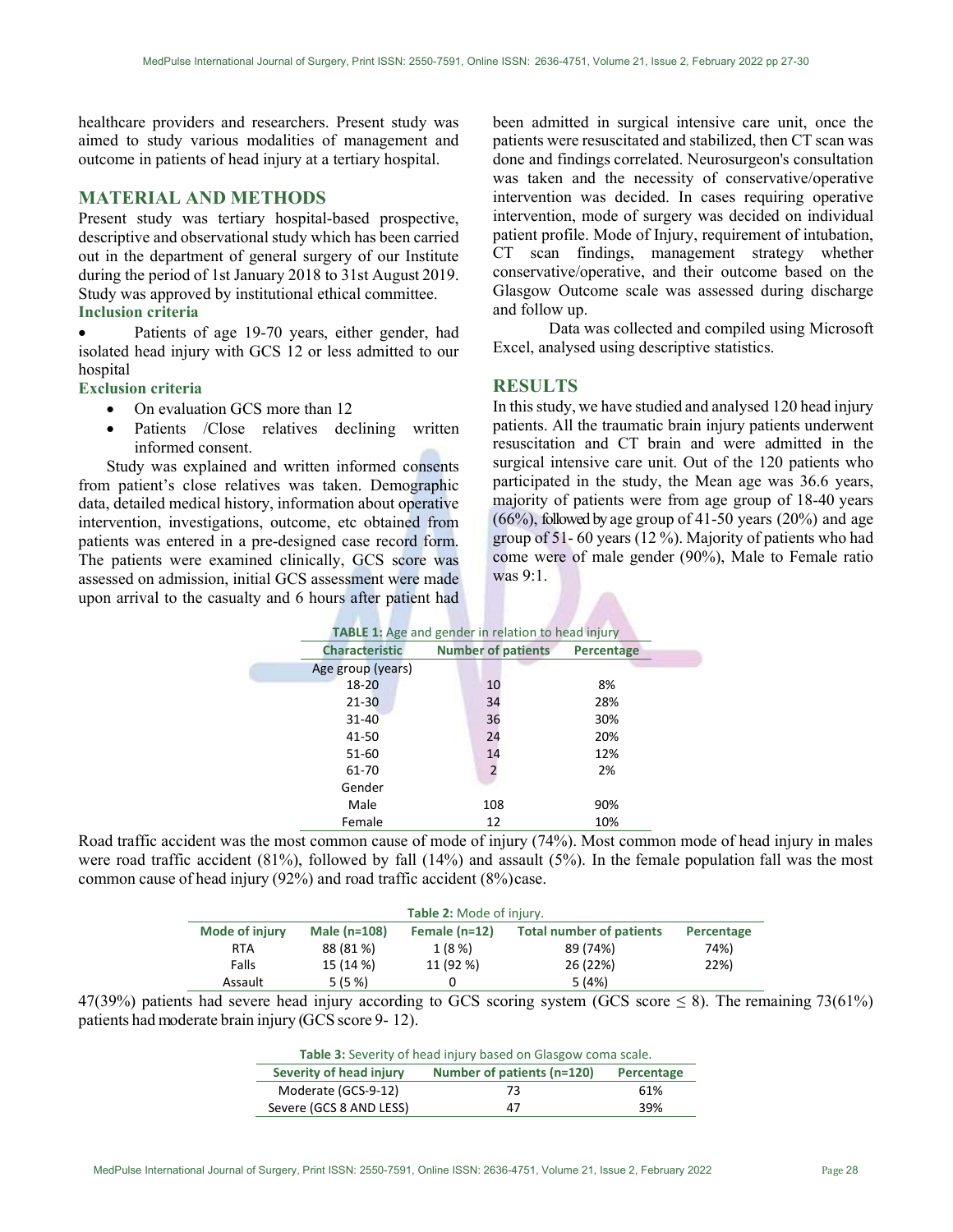In our study EDH and SDH were the most common findings on non-contrastbrain CT scan. EDH comprising of 27% and SDH comprising of 26% making the majority 53% of the population. SAH was the third highest finding making up 18% of the population, followed by haemorrhagic contusion (11%) and intra-parenchymal haemorrhage (7%). In 11% of the head injured population CT scan could not be done as they were not in a stable condition. We found out that mortality was least with EDH, none of the patients who was diagnosed with EDH on CT scan imaging died in our study, whereas SDH had the highest mortality as 13 patients out of 44 died due to SDH, SAH and Intra-parenchymal haemorrhage comprised of 7 each mortality and Haemorrhagic contusion resulted only in 3 mortality out of 44. All patients whose CT was not done died eventually as they had severe head injuries.

| Table 4: Intracranial findings on CT scan. |                       |                   |  |
|--------------------------------------------|-----------------------|-------------------|--|
| <b>CT SCAN FINDINGS</b>                    | <b>NO OF PATIENTS</b> | <b>PERCENTAGE</b> |  |
| EDH                                        | 32                    | 27%               |  |
| <b>SDH</b>                                 | 31                    | 26%               |  |
| <b>SAH</b>                                 | 22                    | 18%               |  |
| НC                                         | 13                    | 11%               |  |
| <b>IPH</b>                                 | q                     | 7%                |  |
| CT NOT DONE                                | 13                    | 11%               |  |

99 patients (82%) were managed conservatively with monitoring in the surgical intensive care unit without the requirement of operative intervention. Operative interventions were required only in 21(18%) patients which included Craniotomy (7 patients) and Burr Hole (14 patients).

| Table 5: Mode of management                            |    |            |  |
|--------------------------------------------------------|----|------------|--|
| <b>Mode Of Management</b><br><b>Number Of Patients</b> |    | Percentage |  |
| Conservative                                           | 99 | 82%        |  |
| Operative                                              |    | 18%        |  |

The patients with Favourable outcome i.e. Good recovery and Moderate Disablement were 69, and patients with Unfavourable outcome i.e. severely disabled and who died during treatment were 51. Out of the 108 Male population 63 (58%) had good recovery/moderate disability and 45 (42%) had severe disability/died. Whereas the female population had 6 (50%) favourable outcome and 6 (50%) unfavourable outcome.

| Table 6: Gender in relation to outcome. |                                    |                               |              |
|-----------------------------------------|------------------------------------|-------------------------------|--------------|
| <b>Sex</b>                              | Good recovery/ Moderate disability | <b>Severely disabled/Died</b> | <b>Total</b> |
| Male                                    | 63                                 | 45                            | 108          |
| Female                                  |                                    |                               | 12           |
| <b>Total</b>                            | 69 (57%)                           | 51 (43%)                      | 110          |

#### DISCUSSION

The initial goal of care should be immediate attention to Airway Breathing and circulation (ABC); Early identification of the potential for traumatic brain injury in any trauma victim and minimization of secondary insults, such as hypoxic-ischemic injury" The goal of Traumatic brain injury management is to prevent this secondary insult. In all multi-trauma cases, patients must be treated according to the Advanced trauma life support (ATLS) protocols, because any patient will die much more quickly from systemic injuries than from CNS injuries.<sup>4</sup> In a study by Haroon S. et al.,<sup>5</sup> 79.2% cases belonged to the first four decades of life, the maximum number of patients were in the age group of 21 to 30 years  $(25.3\%)$ . Similar observations have also been made by Tandon et al.,<sup>6</sup> who reported the mean age of 25.87 years in a series of 681 patients, whereas the mean age of the patients studied by Turazzi; et al.,<sup>7</sup> was 34 years. Similar findings were noted in present study. The Male to female ratio was 9:1. Different Indian authors noted similar findings, such as Sambasivan M<sup>8</sup> (15:1), Bharti P<sup>9</sup> (5.6:1) and Haroon S<sup>5</sup> (3.5:1). According to the global burden of disease study, India had highest rates of intracranial injury from road traffic accidents.<sup>2</sup> The Second leading cause of traumatic brain injury related outcomes in India was falls. Injuries are the seventh leading cause of mortality in India and 78% of these deaths are due to road traffic accident alone. Gururaj  $G<sup>3</sup>$  *et al.* noted that road traffic injuries are the leading cause (60%) of traumatic brain injuries. Followed by falls (20% to 25%) and violence (10%). Similar findings were noted in present study. In this study majority of head injuries did not require surgery and were managed conservatively, 99 (82%) out of 120 patients were managed conservatively making it the majority, the causes being that in 13 patients of severe head injury CT scan could not be done, Close relatives of few patients did not give consent for operation given the high risk nature of